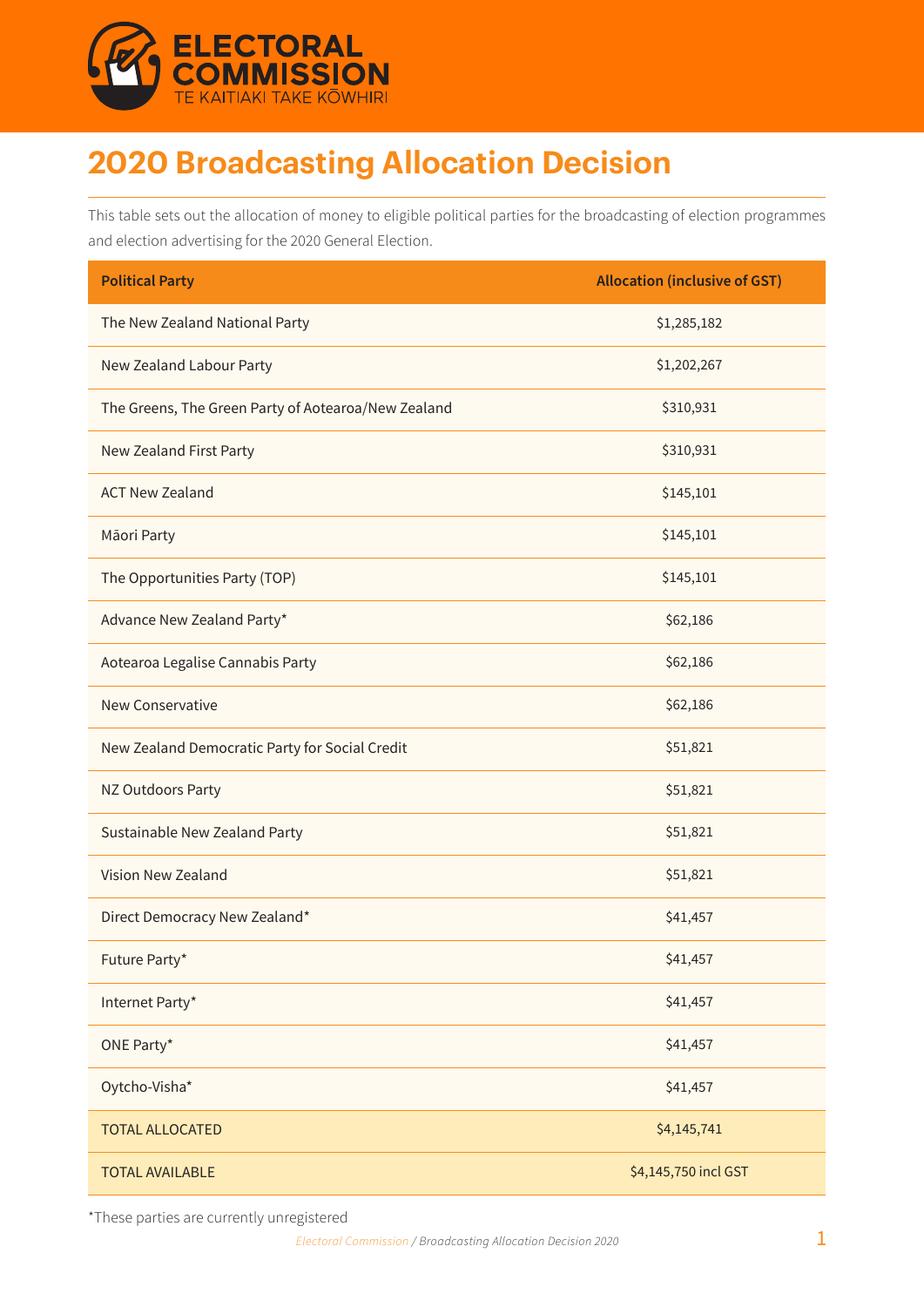# Introduction

- 1. The Electoral Commission ('the Commission') is an independent Crown entity. The statutory objective of the Commission is to administer the electoral system impartially, efficiently, effectively and in a way that facilitates participation in parliamentary democracy, promotes understanding of the electoral system and associated matters, and maintains confidence in the administration of the electoral system.<sup>1</sup> New Zealand's system of parliamentary democracy is a mixed member system that emphasises the importance of proportional representation.
- 2. One of the Commission's statutory functions is to carry out duties in relation to electoral broadcasting that are prescribed by Part 6 of the Broadcasting Act 1989 ('the Act').2 Under Part 6 of the Act, the Commission is required to allocate money appropriated by Parliament to enable all registered political parties to broadcast election programmes and election advertising during the election period for a general election ('the broadcasting allocation').
- 3. On 28 January, the Prime Minister announced that the 2020 General Election will be held on Saturday 19 September.<sup>3</sup>
- 4. The Commission commenced the allocation process for the 2020 General Election in February 2020 with a view to issuing the allocation decision by 1 May in order to give eligible parties sufficient time to plan and use the allocation.
- 5. As a result of the COVID-19 pandemic and the Alert Level restrictions in place, at the request of some parties, the broadcasting allocation timetable was extended to 29 May. The consultation stage was extended to give parties more time to make their submissions and to arrange for oral submissions to be held remotely, ensuring that all eligible parties had a fair opportunity to be heard.
- 6. This written decision records the reasons for the Commission's broadcasting allocation decision.

# Amount of public money appropriated

- 7. On 25 November 2019, in accordance with section 74, the Minister of Justice notified the Commission that the amount of money appropriated by Parliament to enable political parties to fund certain costs related to election programmes and election advertising for the 2020 General Election is \$3,605,000 plus GST (\$4,145,750 incl GST).
- 8. This is the same amount as appropriated for the 2017 broadcasting allocation. Funding was increased in 2017 to reflect the fact that the law was changed to remove the allocation of free time for opening and closing addresses.

# Eligibility

- 9. Section 78(1) specifies that a party is only eligible to receive an allocation if the party:
	- (a) has provided a notice by the date required by the Commission that the party considers it will be qualified for an allocation, and
	- (b) was registered on the Register of Political Parties at the time of the dissolution or expiry of Parliament.
- 10. In the year in which Parliament is due to expire, the Commission advertises in the Gazette the date by which parties must give notice that they consider themselves eligible for an allocation of broadcasting money. For the 2020 allocation, the Gazette notice was published on 3 February and the deadline for parties to give notice was 28 February. Twenty-one parties gave notice that met the requirements. Following the withdrawal of two unregistered parties, 19 parties continue to consider themselves eligible for an allocation.

<sup>1</sup> Section 4C, Electoral Act 1993

<sup>2</sup> Unless otherwise stated, section references in this decision are to sections of the Broadcasting Act 1989

<sup>3</sup> Unless otherwise stated, all dates in this decision are 2020 dates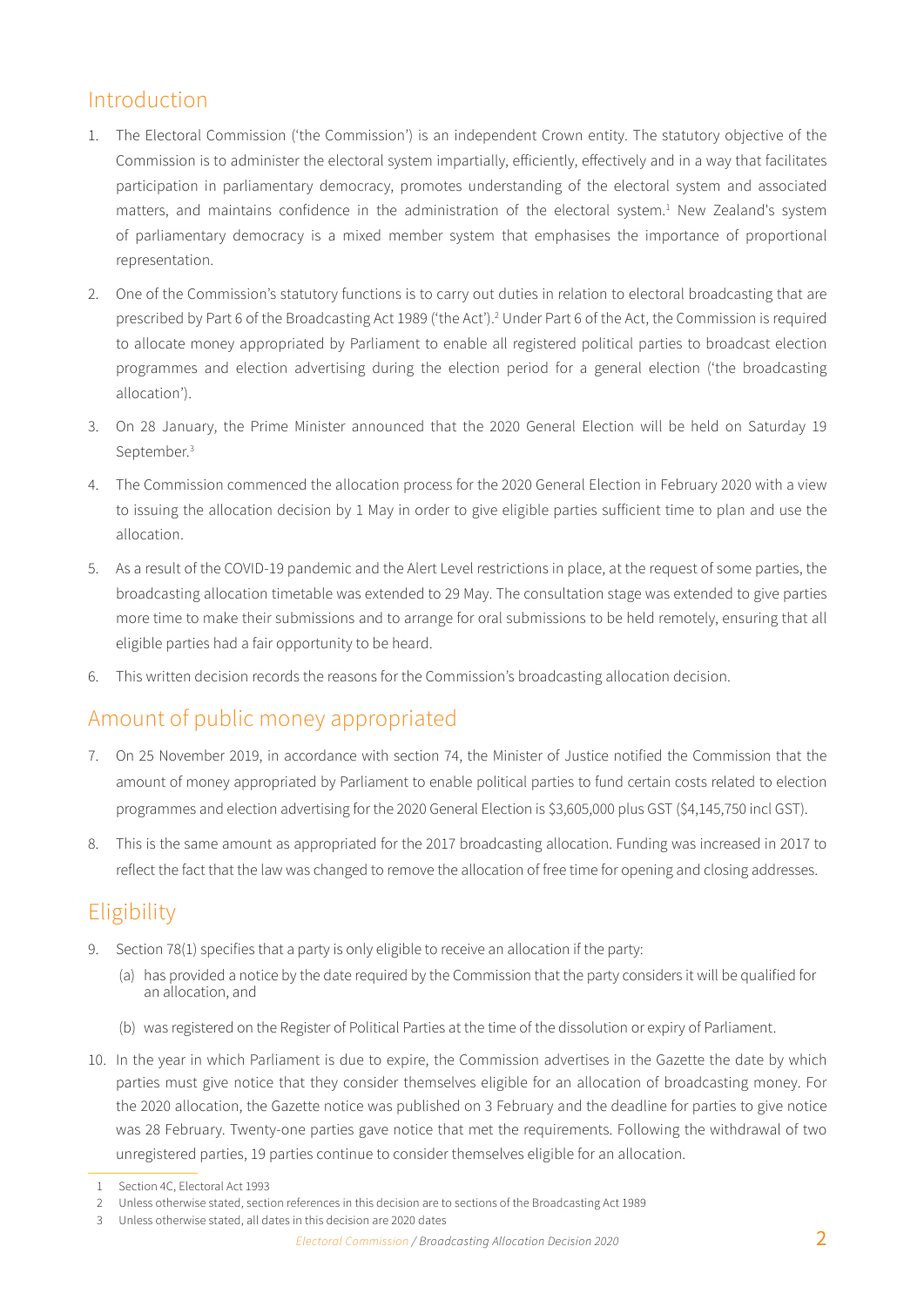- 11. Any party can give notice that it believes it will be eligible for an allocation, but parties must be registered to continue to qualify for an allocation. An unregistered party can give notice in anticipation that it believes it will be registered by the date of dissolution of Parliament (12 August). Six of the 19 parties seeking an allocation are not yet registered. To continue to qualify those parties must be registered by the 12 August and submit a party list by noon on 20 August. Parties which do not fulfil both those requirements are no longer eligible for an allocation, and the amount allocated to them in this decision will be available for reallocation. Experience suggests some reallocation is likely.
- 12. A condition of this allocation is that only registered parties can enter into contractual commitments to use any of the money that has been allocated to them in this decision. No party can use its allocation unless it is registered.

### How recipients can use the allocation

- 13. Section 74 of the Act sets out how eligible parties may use their allocation to buy advertising time on television and radio, buy advertising on the internet, and pay for the production costs of television, radio and internet advertising.
- 14. Eligible parties may use their allocation to buy advertising time on television and radio. Parties can only advertise on television and radio during the election period (16 August – 18 September) and are prohibited from television and radio advertising at any other time.<sup>4</sup> The Act prohibits parties from using their own money to buy time to broadcast television and radio advertising.
- 15. The allocation may only be used to buy advertising on the internet published during the election period. However, parties must use their own funds for election advertisements on the internet if they are published before the election period.<sup>5</sup>
- 16. Parties may use the allocation to pay for all or part of the production costs of television and radio programmes. The allocation may also be used for all or part of the production costs of internet advertising that is published during the election period, or both before and during the election period. A party can also use its own funds (within their election expenditure limit) on production costs for all advertising.

### Consultation

- 17. Prior to making the allocation decision, the Commission invited submissions from parties as to how the Commission should apply the criteria in section 78(2).
- 18. Seventeen parties made written submissions. Fourteen parties requested the opportunity to make oral submissions in accordance with section 77. Hearings were held by the Commission remotely using teleconference and videoconference on 7 and 8 May. Each party was provided the opportunity to speak to their written submission with time for questions, discussion and points of clarification.
- 19. The Commission has considered all parties' written and oral submissions in making this decision.

# Allocation criteria

- 20. Section 78(2) sets out the criteria to which the Commission must have regard when determining the allocation.
- 21. The criteria are:
	- (a) the number of persons who voted at the preceding general election for a party and its candidates, and
	- (b) the number of persons who voted at any by-election held since the preceding general election for any

<sup>4</sup> Section 70, Broadcasting Act 1989

<sup>5</sup> The wording of this paragraph has been amended since the original Broadcasting Allocation Decision of 29 May 2020 to clarify that the allocation can only be used for internet placement costs during the election period.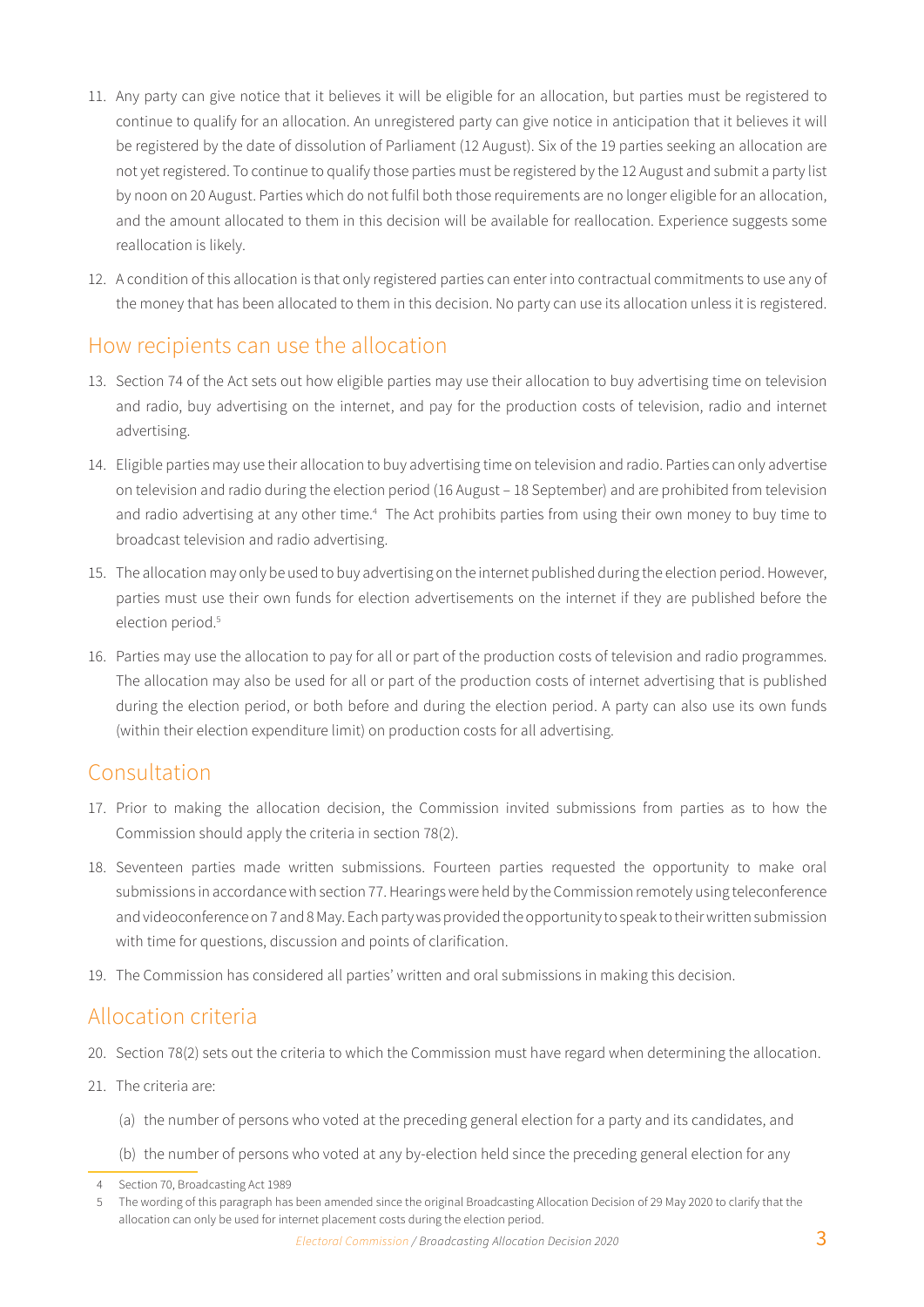candidate for the party, and

- (c) the number of members of Parliament who were members of that party immediately before the dissolution or expiration of Parliament, and
- (d) any relationships that exist between a party and any other party, and
- (e) any other indications of public support for a party, such as the results of public opinion polls and the number of persons who are members of the party, and
- (f) the need to provide a fair opportunity for each party to convey its policies to the public by the broadcasting of election programmes on television.
- 22. As stated in previous allocation decisions, the allocation of money is not a simple mathematical calculation and involves a difficult balancing exercise. It requires the Commission to take into account each and all of the criteria, some of which are quantifiable, some of which are qualitative, some of which are based on past performance, and some of which are based on more recent indicators. The statute requires the Commission to exercise its judgement in applying all the criteria and does not indicate any weighting.
- 23. In considering the requirement for fairness and in exercising its discretion, the Commission has taken into account the statutory context that there is a prohibition on parties using their own money to buy broadcast advertising time. The Commission has given particular emphasis to the New Zealand Bill of Rights Act 1990 and freedom of expression. The Commission has also considered the Alliance Party v The Electoral Commission and Others [CA639/2008] decision where the Court of Appeal declared that the Act required every party to be given an allocation of time. Although time is no longer being allocated, the criteria remain the same. Although the Court of Appeal's observation related only to time, in previous allocations the Commission has treated it as also applying to allocations of money. Section 78(2)(f) requires the Commission to have regard to the need to provide parties with a fair opportunity to convey their policies to the public.

#### The number of persons who voted at the preceding general election for a party and its candidates

24. The Commission has considered the following percentages of total votes cast for eligible parties and candidates of that party at the 2017 General Election as recorded in the official election results published by the Commission. The Commission notes that not all eligible parties contested the 2017 General Election.

| 2017 General Election Results for Eligible Parties |                        |                            |  |  |  |  |
|----------------------------------------------------|------------------------|----------------------------|--|--|--|--|
| <b>Parties</b>                                     | % of total party votes | % of total candidate votes |  |  |  |  |
| National Party                                     | 44.45                  | 44.05                      |  |  |  |  |
| Labour Party                                       | 36.89                  | 37.88                      |  |  |  |  |
| New Zealand First Party                            | 7.20                   | 5.45                       |  |  |  |  |
| <b>Green Party</b>                                 | 6.27                   | 6.91                       |  |  |  |  |
| The Opportunities Party (TOP)                      | 2.44                   | 1.03                       |  |  |  |  |
| Māori Party                                        | 1.18                   | 2.11                       |  |  |  |  |
| <b>ACT New Zealand</b>                             | 0.50                   | 1.01                       |  |  |  |  |
| Aotearoa Legalise Cannabis Party                   | 0.31                   | 0.16                       |  |  |  |  |
| New Conservative <sup>6</sup>                      | 0.24                   | 0.24                       |  |  |  |  |
| NZ Outdoors Party                                  | 0.06                   | 0.05                       |  |  |  |  |
| Social Credit                                      | 0.03                   | 0.07                       |  |  |  |  |
| Internet Party                                     | 0.02                   | $N/A^7$                    |  |  |  |  |

<sup>6</sup> New Conservative contested the 2017 General Election under its former name "The Conservative Party of New Zealand"

<sup>7</sup> Internet Party did not stand any electorate candidates and contested the party vote only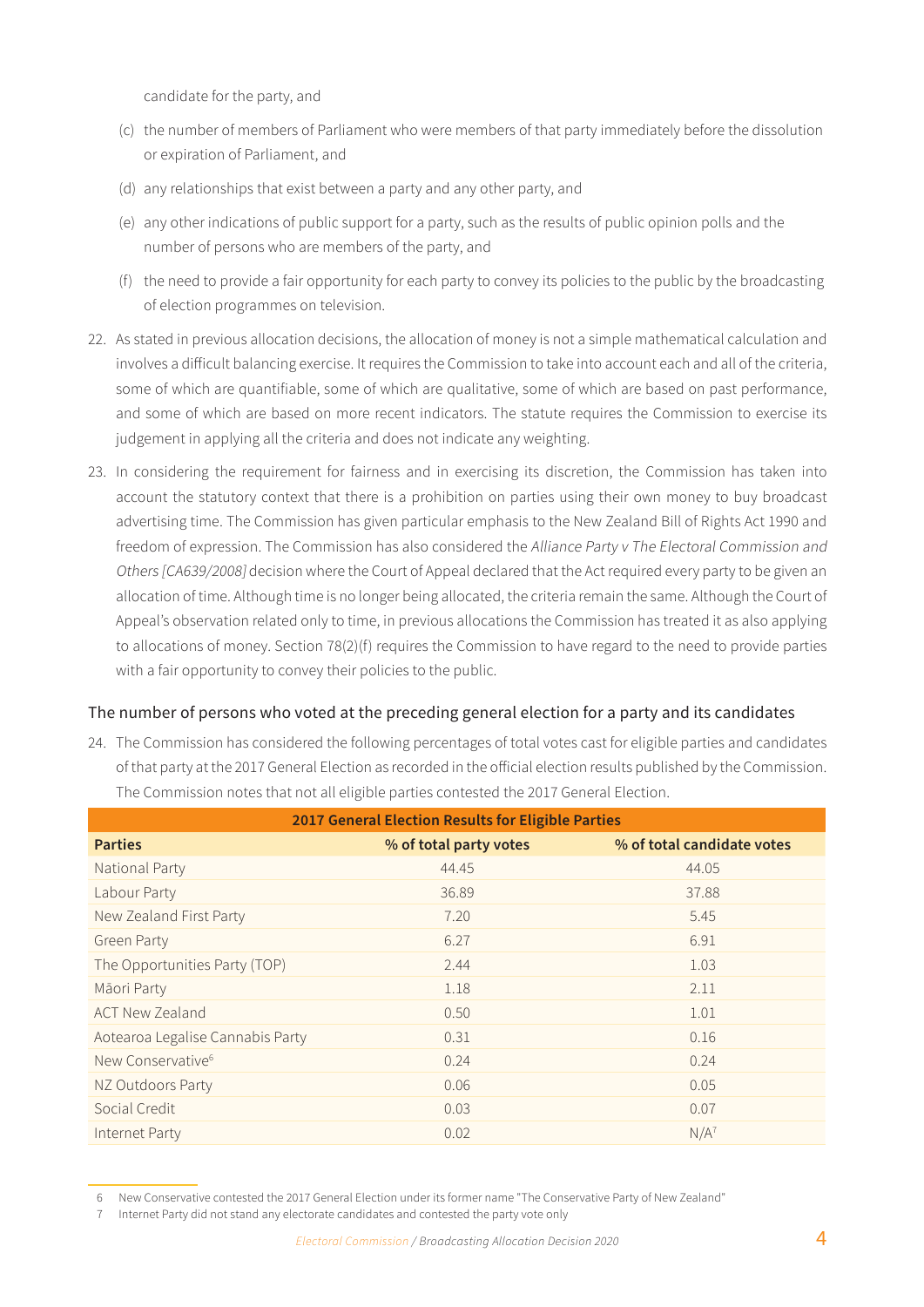### The number of persons who voted at any by-election held since the preceding general election for any candidate for the party

25. Since the 2017 General Election, there has been one by-election held in the Northcote electorate. The Commission has taken into account the following percentages of candidate votes by parties that contested that by-election while bearing in mind that by-elections may not necessarily indicate a party's nationwide support. They are a candidate contest within a single electorate, there is no party vote, not all parties contest them, and turnout can be lower.

| 2018 Northcote By-Election Results for Eligible Parties |              |            |  |  |  |
|---------------------------------------------------------|--------------|------------|--|--|--|
| <b>Parties</b>                                          | <b>Votes</b> | % of Total |  |  |  |
| National Party                                          | 10,566       | 50.74      |  |  |  |
| Labour Party                                            | 9,256        | 44.45      |  |  |  |
| <b>Green Party</b>                                      | 615          | 2.95       |  |  |  |
| <b>ACT Party</b>                                        | 166          | 0.80       |  |  |  |
| Aotearoa Legalise Cannabis Party                        | 89           | 0.43       |  |  |  |
| Social Credit                                           | 31           | 0.15       |  |  |  |

### The number of members of Parliament who were members of a party immediately before the dissolution or expiration of Parliament

26. The Commission has taken into account the number of current members of Parliament ('MPs') for each eligible party which has MPs at the date of this decision and the percentage those numbers represent of the total MPs in Parliament.

| <b>Number and Percentage of Members of Parliament</b> |          |               |  |  |  |  |
|-------------------------------------------------------|----------|---------------|--|--|--|--|
| <b>Eligible Party</b>                                 | # of MPs | # of MPs as % |  |  |  |  |
| National Party                                        | 55       | 45.83         |  |  |  |  |
| Labour Party                                          | 46       | 38.33         |  |  |  |  |
| New Zealand First                                     | 9        | 7.50          |  |  |  |  |
| <b>Green Party</b>                                    | 8        | 6.67          |  |  |  |  |
| <b>ACT Party</b>                                      |          | 0.83          |  |  |  |  |
| Independent - Not Party Affiliated <sup>8</sup>       |          | 0.83          |  |  |  |  |

#### Any relationships that exist between a party and any other party

- 27. Under section 78(2)(d) of the Act, the Commission is required to have regard to any relationships that exist between political parties.
- 28. The Green Party noted that it has a Confidence and Supply agreement with the Labour Party but that they will be competing against each other (and other parties) in electorates and for the party vote.
- 29. The Labour Party also noted its Coalition and Confidence and Supply agreements with NZ First and the Green Party but noted that these both end with the election, that it does not have any relationships with other political parties for campaigning purposes, and that it will be competing with all other parties, including its current partners in Government, to secure the highest possible number of party and candidate votes.
- 30. Direct Democracy New Zealand notified informal relationships with several of the other parties including open communications and attendance at other parties' events.

<sup>8</sup> Jami-Lee Ross is a current member of Parliament. Mr Ross was elected as a National Party candidate for Botany and is now an independent/not party affiliated. Mr Ross has applied for the broadcasting allocation on behalf of the Advance New Zealand Party, an unregistered party.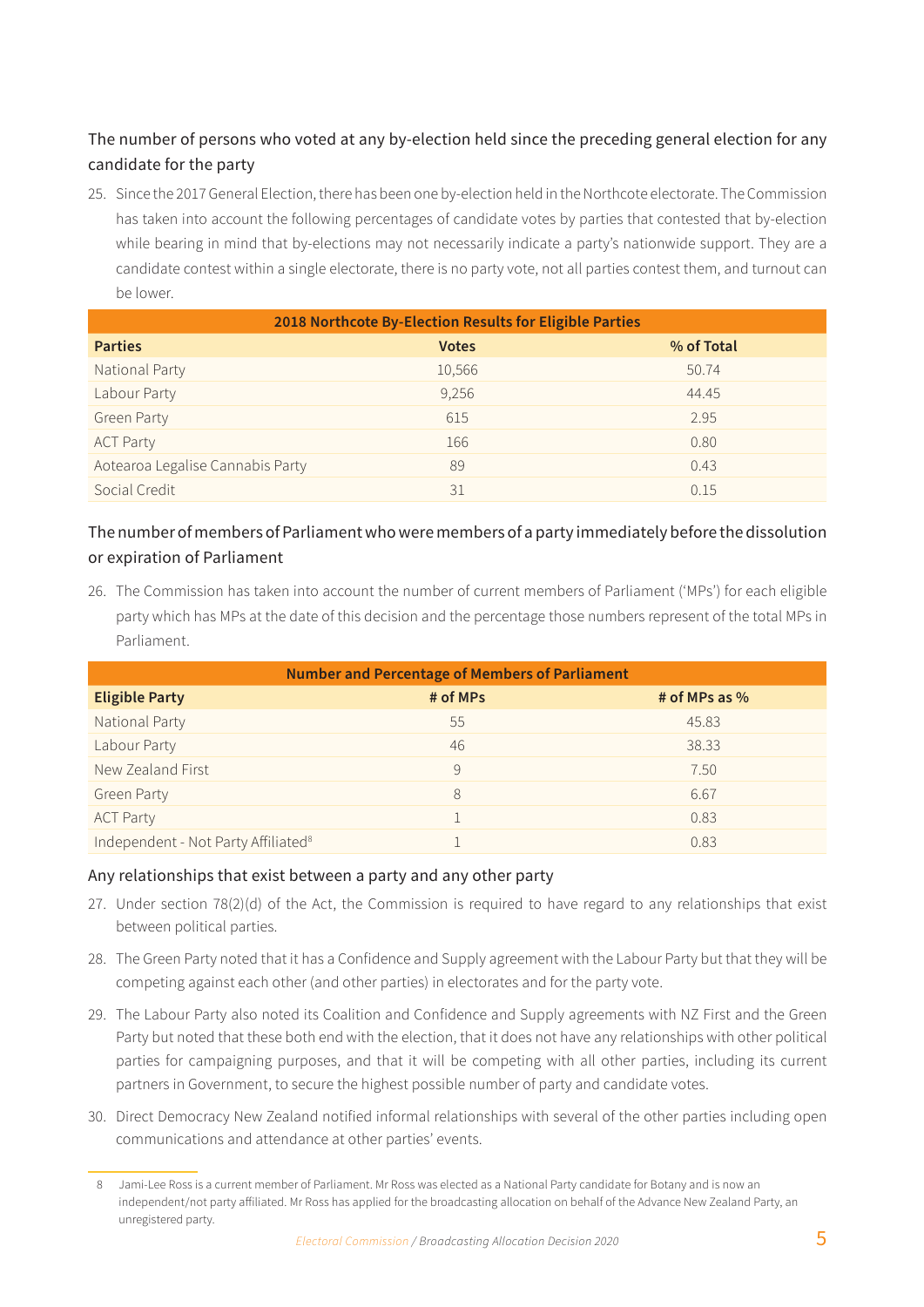31. No other parties notified that they had any relationships with any other parties that the Commission might need to take into account in allocating money.

### Any other indications of public support for a party such as the results of public opinion polls and the number of persons who are members of the party

- 32. Under this criterion, the Commission must take into account indications of public support for a party. The Act provides examples such as public opinion poll results and party membership numbers but also allows the Commission discretion to look at other indications of public support such as social media following.
- 33. The Commission has taken account of the results of opinion polls conducted by One News Colmar Brunton and Newshub Reid Research since the 2017 General Election.

|                                                 |                         |                |               |            | Averages of Opinion Poll Results for Each Party <sup>9</sup> |               |                                     |                              |                                          |
|-------------------------------------------------|-------------------------|----------------|---------------|------------|--------------------------------------------------------------|---------------|-------------------------------------|------------------------------|------------------------------------------|
| <b>Opinion Poll</b><br>(date range of<br>polls) | <b>National Party %</b> | Labour Party % | Green Party % | NZ First % | ACT Party %                                                  | Māori Party % | NewConservevative<br>8 <sup>o</sup> | The Opportunities<br>Party % | Aotearoa Legalise<br>Party %<br>Cannabis |
| Colmar<br>Brunton<br>(Dec 2017 -<br>May 2020)   | 43.4                    | 44.0           | 5.9           | 4.1        | 0.9                                                          | 0.9           | 0.4                                 | 0.5                          | 0.1                                      |
| Reid Research<br>(Jan 2018 -<br>May 2020)       | 40.9                    | 46.3           | 5.8           | 3.2        | 0.9                                                          | 0.7           | 0.9                                 | 0.7                          | N/A                                      |

34. The Commission also considered a further public opinion poll conducted by Stuff and YouGov. The Commission notes that this is the only poll conducted by Stuff and YouGov and that there is no history of poll data to compare and analyse. Some parties provided their own analysis of these public opinion polls or provided their own opinion poll data in their submissions which the Commission has considered.

| <b>Opinion Poll</b><br>(date of poll) | వ<br>Party<br>National | $\infty$<br>Party<br>abour | $\infty$<br>Party<br>Green | వ<br>First<br>$\Sigma$ | వ<br>Party<br>⊢<br>⋖ | వ<br>Party<br>Māori | 8 <sup>o</sup><br>$\omega$<br>äťi<br><b>Se</b><br>$\circ$<br>New | S<br>Opportunitie<br>$\%$<br>Party<br>The | Aotearoa Legalise<br>వ<br>Party<br>bis<br>anna<br>Ő |
|---------------------------------------|------------------------|----------------------------|----------------------------|------------------------|----------------------|---------------------|------------------------------------------------------------------|-------------------------------------------|-----------------------------------------------------|
| YouGov<br>(Nov 2019)                  | 38                     | 41                         | 8                          |                        |                      |                     | N/A                                                              |                                           | N/A                                                 |

35. The Commission sought information from eligible parties on their membership numbers. Where this has been provided, it has been on a confidential basis. However, not all parties provided their membership numbers making a direct comparison between parties difficult. Nevertheless, where it was provided it was considered. Many parties also pointed to the changing nature of party memberships and the difficulty of relying on party membership numbers as indications of public support. Parties pointed to the tendency of membership numbers to fluctuate in an election year. Some parties consider membership is an outdated concept as fewer people are willing to become a party member and instead opt to support a party or participate in other ways such as volunteering.

9 Only the parties that had results in the opinion polls are listed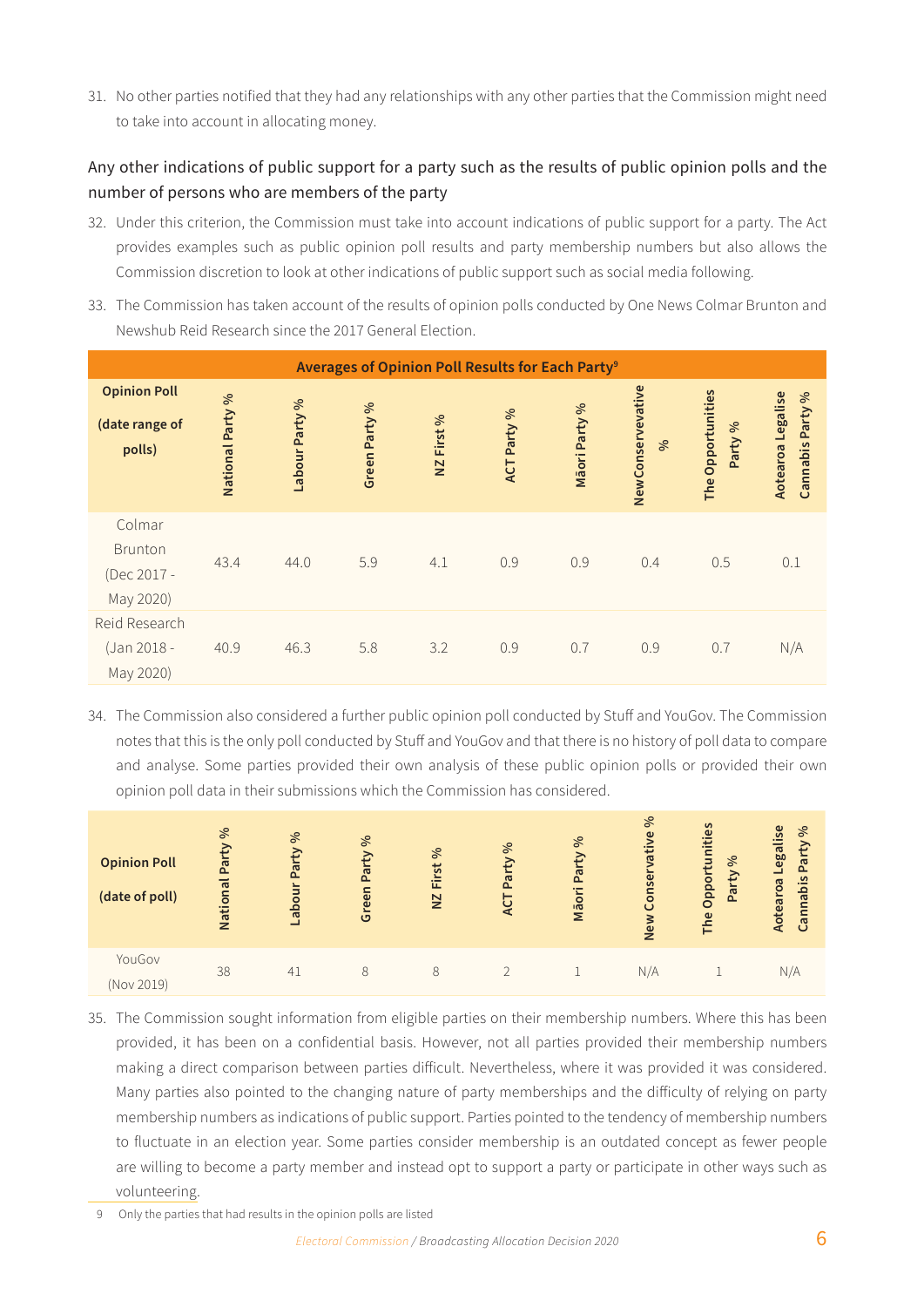- 36. The Commission acknowledges the increased usage of social media by parties on a variety of platforms to build their profile, communicate their messages and engage with the public. The Commission received and considered the number of likes, followers and subscribers that each party has on differing social media platforms such as Facebook, Twitter, Instagram, YouTube and LinkedIn, and as provided by some parties. However, the Commission acknowledges that such an examination can only capture a moment in time and that numbers often fluctuate. People can 'like' or 'follow' a party for one or more reasons and are not required to make a comparative choice when doing so. The numbers may also reflect the types of social media that a party chooses to utilise, the emphasis they place on this form of engagement and the demographic of a party. As social media becomes more of a feature in political engagement, this data may become more important in future allocations.
- 37. Parties submitted on a range of other indicators of public support including other poll data or survey results showing support of policy, local election results, the longevity of parties, media coverage, attendance at public meetings and numbers of volunteers. These matters have been considered.

### The need to provide a fair opportunity for each party to convey its policies to the public by the broadcasting of election programmes on television

- 38. The Commission must provide a 'fair opportunity' to each party to convey its policies to the public, acknowledging that the allocation effectively acts as a cap on the broadcasting time that a party can access because the Act prevents a party from using its own funds to purchase broadcasting time on television and radio.
- 39. The Commission notes that this criterion only relates to a party's opportunity to convey its policies on television, though this is not the only medium for which the allocation may be used. In reaching its decision, the Commission has considered the cost of advertising on television but acknowledges that a party is free to use the allocation in any of the mediums it sees best.
- 40. The overall size of the fund available for allocation is also an important factor. In 2017, Parliament increased the size of the monetary allocation from \$3,283,250 to \$4,145,750 (including GST) and removed free time for opening and closing addresses. The Commission has taken into account that parties no longer have the opportunity of reaching the public through the nationwide broadcasting of their opening and closing address on television and radio.
- 41. The Commission acknowledges the amounts allocated to the smaller parties in this and previous decisions may, arguably, be larger than a strict reflection of what their election results and other indications of public support under the criteria section 78(2)(a)-(e) might have suggested. Nonetheless, the Commission must ensure that all parties, including the smaller parties, are afforded a meaningful opportunity to publicise their policies to the public in accordance with the fairness criteria and freedom of expression.
- 42. On the question of fairness, smaller parties highlighted the objective of the MMP electoral system to deliver a more representative Parliament and the relative difficulty they face getting opportunities to communicate their policies compared to parties in Parliament who have access to administrative support and more media coverage by virtue of having one or more MPs.
- 43. Parties have also continued to highlight the importance of reaching electors in te reo Māori and other languages, as well as the ability to communicate across geographically large electorates. The Commission regards those matters as relevant to the allocation in considering how to ensure that all parties have that fair opportunity to communicate to all voters.

# **Categories**

**Electoral Commission / Broadcasting Allocation Decision 2020** 7 44. In the exercise of its discretion, the Commission considers it appropriate to continue the approach taken in previous allocation decisions of classifying parties into categories for the determination of the allocation of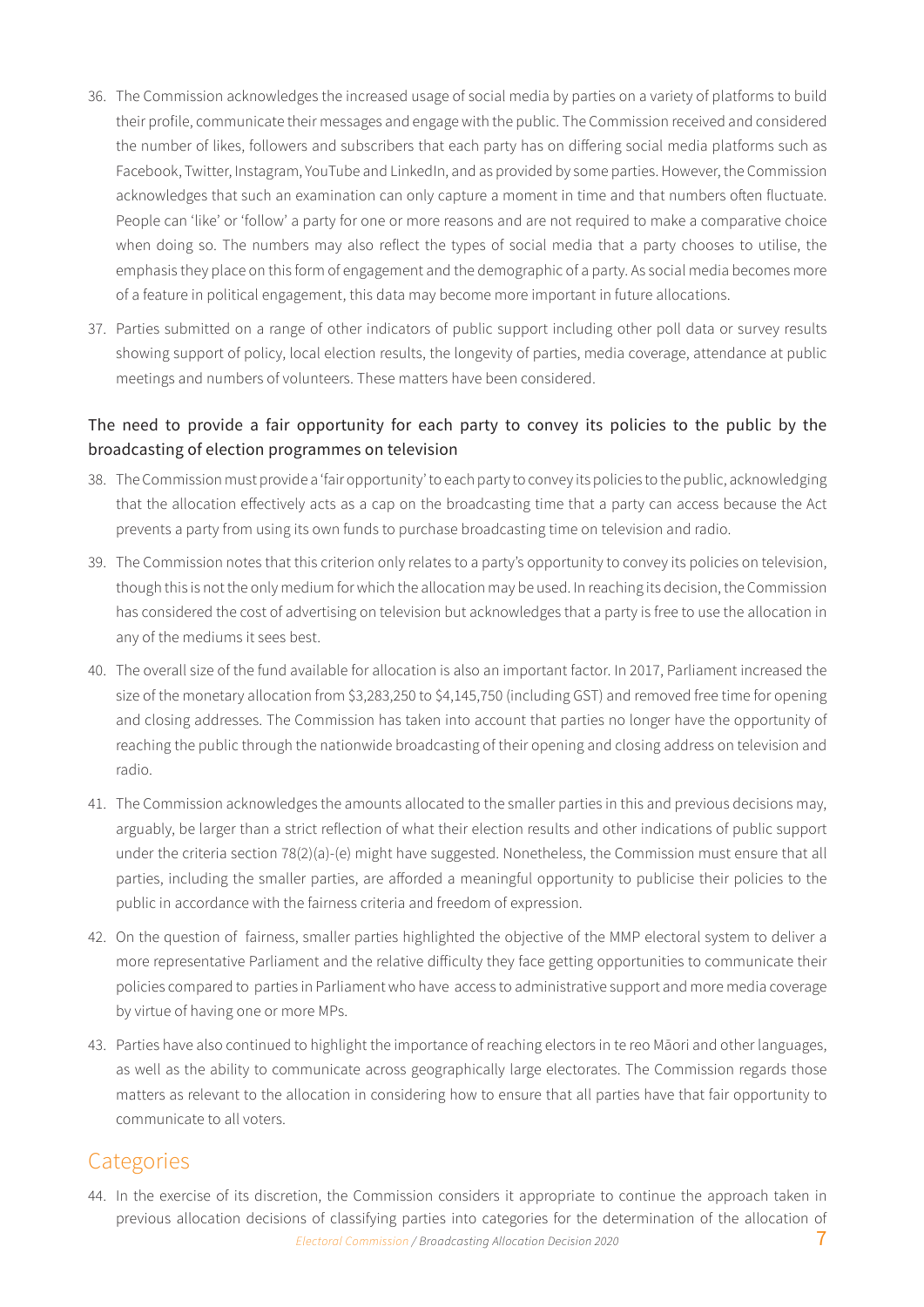broadcasting money. As the broadcasting allocation requires the distribution of a finite amount of money, the Commission has to consider what percentage of the total each party should be allocated.

45. The Commission has assigned parties to seven categories. In deciding what category to place a party, the Commission has given due consideration to each and all of the criteria as is required under the Act.

# Allocation of money

46. The Commission has decided that the requirements of section 78(2) will be met by making the following allocations of money to each of the parties in each category (amounts are inclusive of GST).

| <b>Category</b> | <b>Political Party</b>             | <b>Allocation (%)</b> | Allocation $(\xi)^{10}$ |
|-----------------|------------------------------------|-----------------------|-------------------------|
| Category 1      | National Party                     | 31                    | \$1,285,182             |
| Category 2      | Labour Party                       | 29                    | \$1,202,267             |
| Category 3      | Green Party                        | 7.5                   | \$310,931               |
|                 | NZ First                           |                       |                         |
| Category 4      | ACT                                | 3.5                   | \$145,101               |
|                 | Māori Party                        |                       |                         |
|                 | The Opportunities Party (TOP)      |                       |                         |
| Category 5      | Advance New Zealand Party          | 1.5                   | \$62,186                |
|                 | Aotearoa Legalise Cannabis Party   |                       |                         |
|                 | New Conservative                   |                       |                         |
| Category 6      | Democratic Party for Social Credit | 1.25                  | \$51,821                |
|                 | NZ Outdoors Party                  |                       |                         |
|                 | Sustainable New Zealand Party      |                       |                         |
|                 | Vision New Zealand                 |                       |                         |
| Category 7      | Direct Democracy New Zealand       | $\mathbf{1}$          | \$41,457                |
|                 | Future Party                       |                       |                         |
|                 | Internet Party                     |                       |                         |
|                 | <b>ONE Party</b>                   |                       |                         |
|                 | Oytcho-Visha                       |                       |                         |

# Conditions

- 47. The Commission is empowered by section 79(1)(b) to include in its decision conditions concerning the manner in which any political party is to spend its allocation.
- 48. The Commission makes the following condition only registered parties may enter into contractual commitments to use money that has been allocated to them in this decision.

# Other matters

#### Variation to the allocation

- 49. Under section 80 in specified circumstances the Commission can vary the allocations made without further consultation. These circumstances include:
	- a party not accepting an allocation
	- a party ceasing to be registered. Parties currently registered must retain their registration to continue to be eligible. To be eligible for an allocation, all parties must be registered by 12 August
	- a party failing to submit a list of candidates by 20 August

*Electoral Commission / Broadcasting Allocation Decision 2020* 8 10 Amounts have been rounded down to the nearest whole number